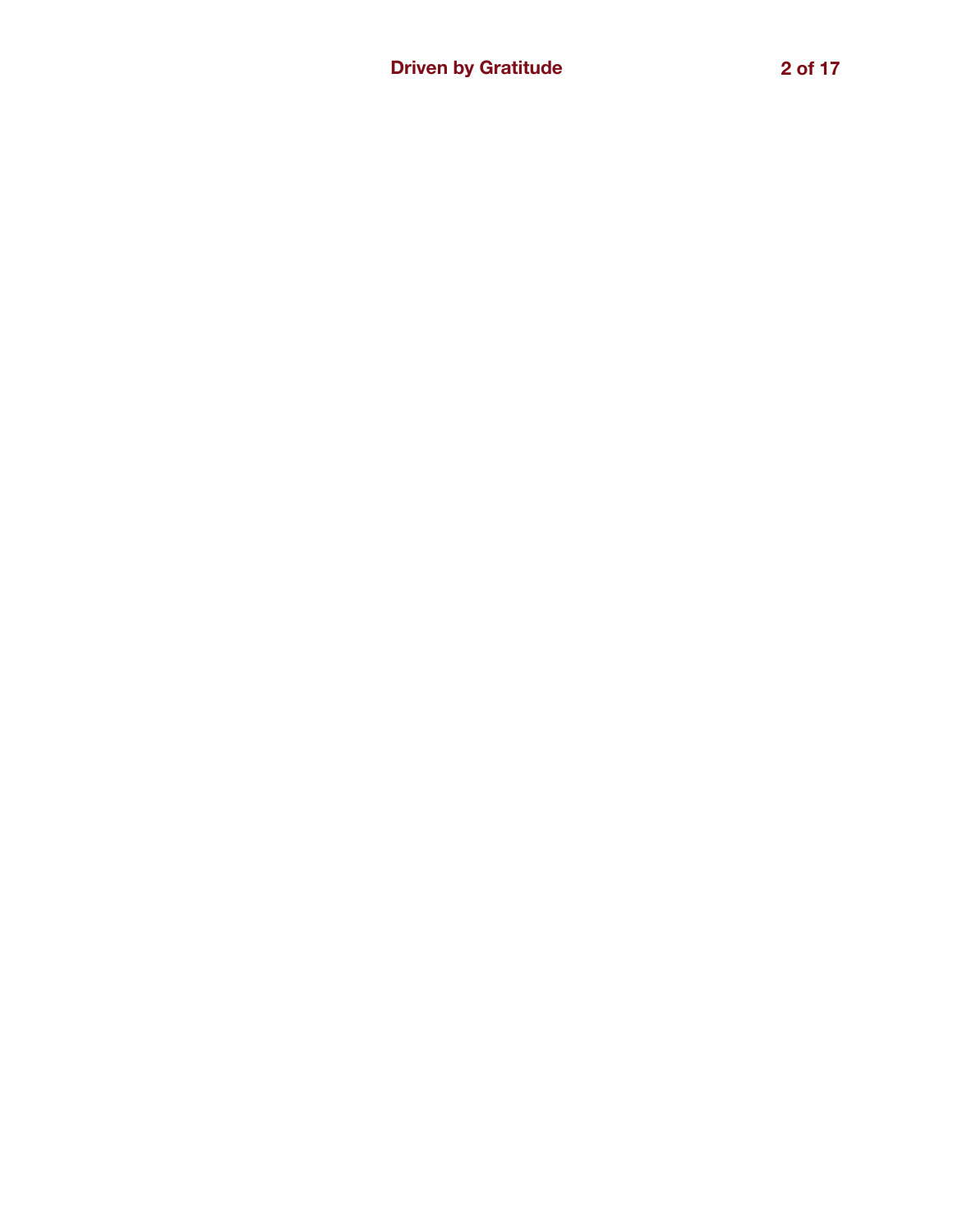My wife and I are reading a book together called "The Purpose Driven Life." Chapter Three asks what drives you; why do you do what you do. I immediately thought the word "gratitude." I'm so thankful to God for saving me as a young man more than 30 years ago. I was generally an ungrateful person, so gratitude did not come naturally. But when you face the fact you are lost and destined for eternal damnation and the Love of God reaches your black heart, saves you and sets your feet on solid, soul-saving ground, a sense of deep and lasting thankfulness fills your new heart and mind. That thankfulness, that gratitude becomes a driving force in your life. We think differently; we want differently; we hope differently; we dream differently; we plan differently; we treat others differently – all because of God's Love and Grace.

The Apostle Paul was driven by gratitude. His life stands as a testimony to how God can change the life of a sworn enemy and turn him into a thankful servant. Paul always shared God's Amazing Grace with anyone who would listen. Paul's life was based on gratitude. It drove him, kept him focused and on the path; led him by day and night; held him close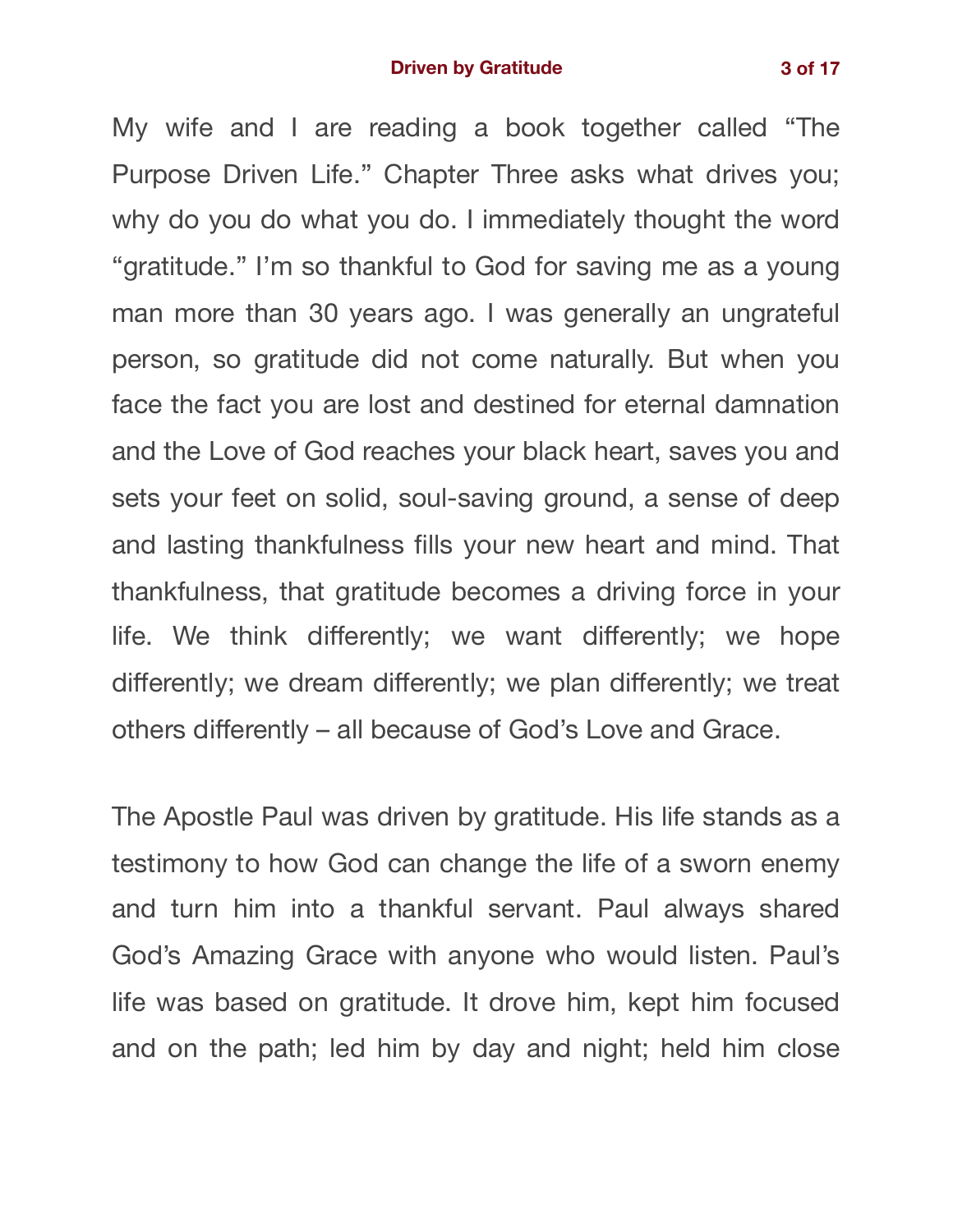when the world rejected him; gave him strength when his body and mind were pushed beyond imagination.

*And I thank Christ Jesus our Lord, who hath enabled me, for that he counted me faithful, putting me into the ministry; Who was before a blasphemer, and a persecutor, and injurious: but I obtained mercy, because I did it ignorantly in unbelief. And the grace of our Lord was exceeding abundant with faith and love which is in Christ Jesus. This is a faithful saying, and worthy of all acceptation, that Christ Jesus came into the world to save sinners; of whom I am chief. Howbeit for this cause I obtained mercy, that in me first Jesus Christ might shew forth all longsuffering, for a pattern to them which should hereafter believe on him to life everlasting. Now unto the King eternal, immortal, invisible, the only wise God, be honour and glory for ever and ever. Amen. 1 Corinthians 15:12-17*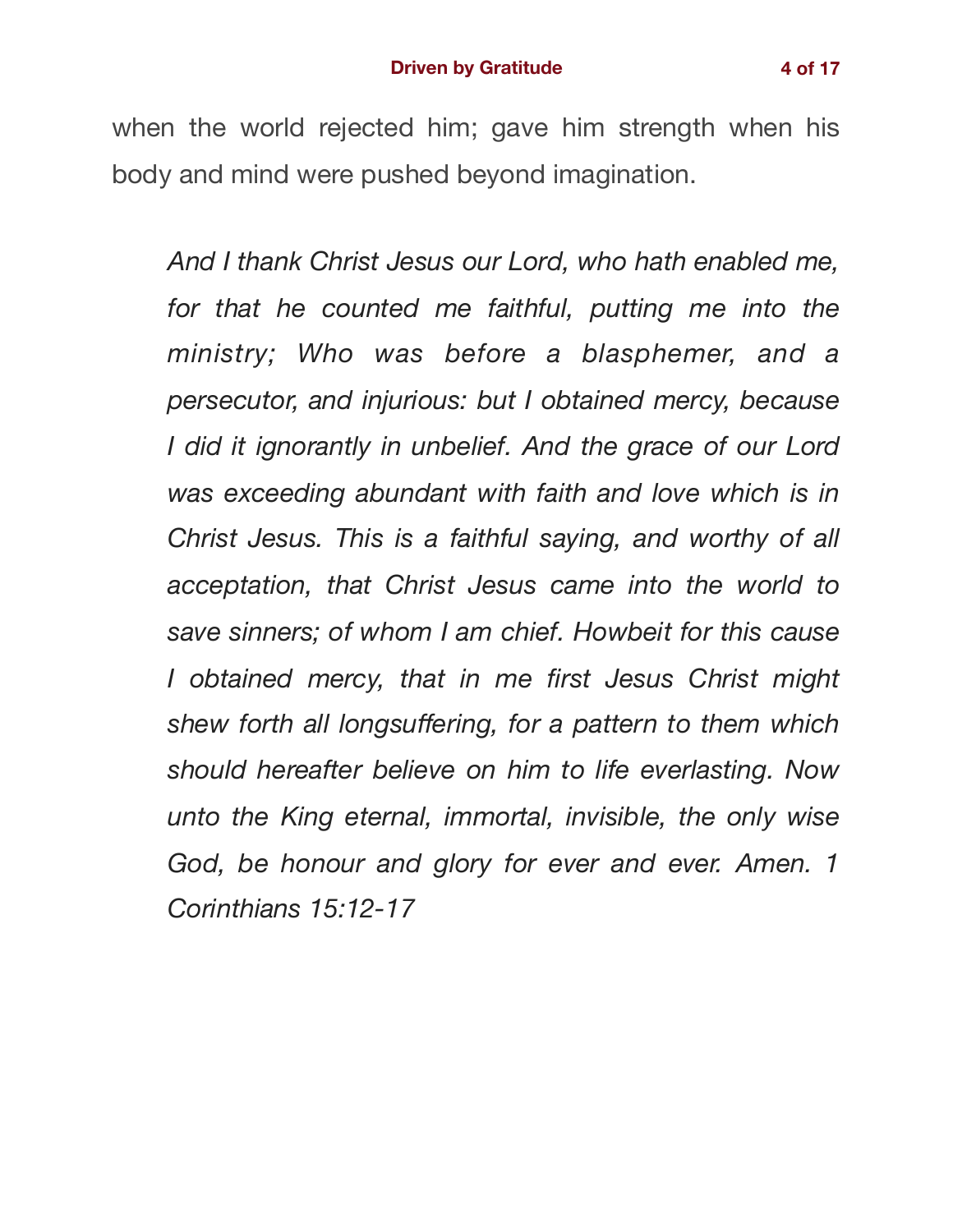Paul cared deeply for Christians everywhere. His love came directly from the Heart of God Who Loves with a Perfect and Eternal Love. The spiritual response to having God's Love fill your heart is to overflow to others for their spiritual good and the progress of the Gospel of God's Love and Grace.

*First, I thank my God through Jesus Christ for you all, that your faith is spoken of throughout the whole world. For God is my witness, whom I serve with my spirit in the gospel of his Son, that without ceasing I make mention of you always in my prayers; Making request, if by any means now at length I might have a prosperous journey by the will of God to come unto you. For I long to see you, that I may impart unto you some spiritual gift, to the end ye may be established; That is, that I may be comforted together with you by the mutual faith both of you and me. Romans 1:8-12* 

*And let the peace of God rule in your hearts, to the which also ye are called in one body; and be ye thankful. Colossians 3:15*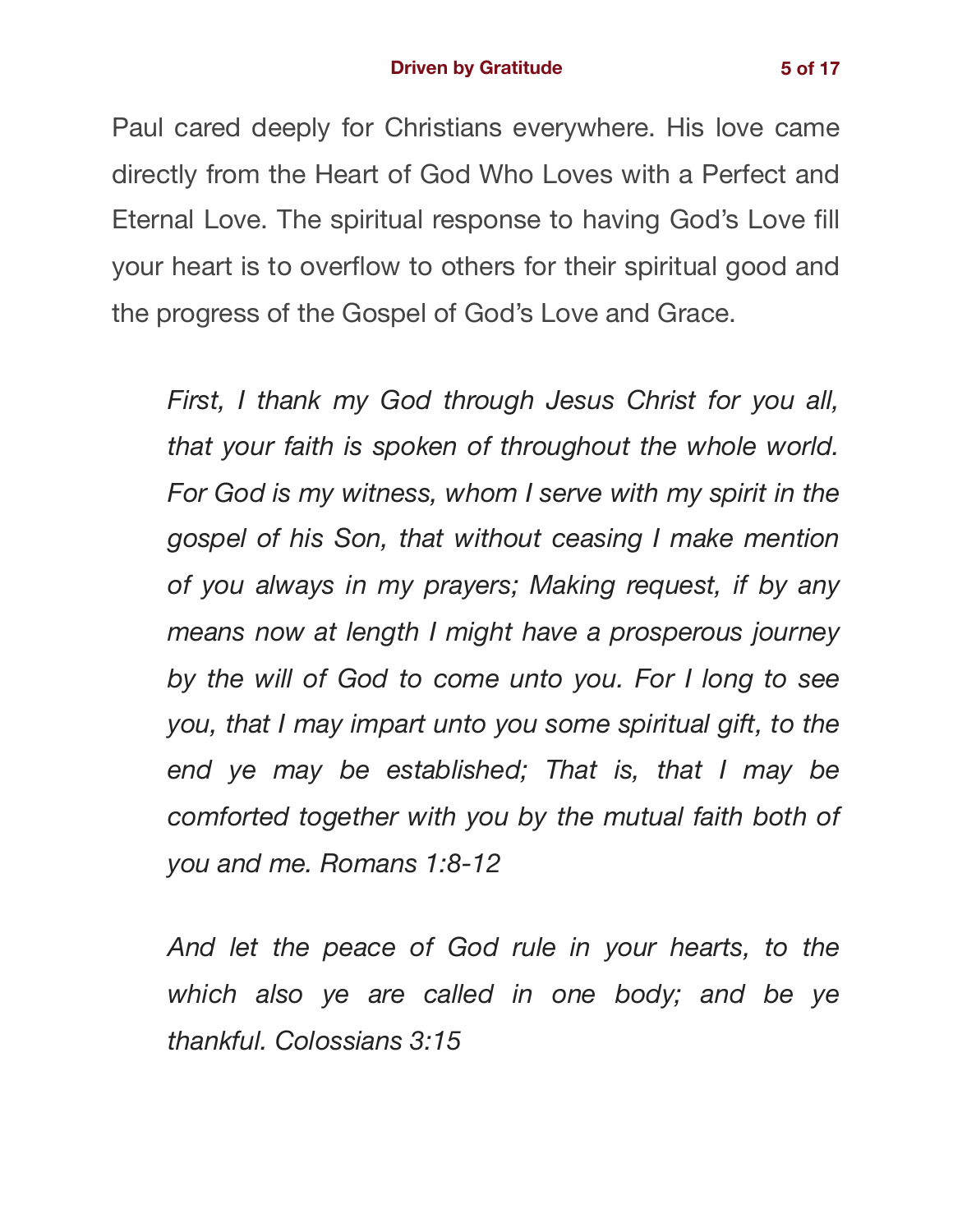*Know ye not, that to whom ye yield yourselves servants to obey, his servants ye are to whom ye obey; whether of sin unto death, or of obedience unto righteousness? But God be thanked, that ye were the servants of sin, but ye have obeyed from the heart that form of doctrine which was delivered you. Being then made free from sin, ye became the servants of righteousness. Romans 6:16-18* 

*For I know that in me (that is, in my flesh,) dwelleth no good thing: for to will is present with me; but how to perform that which is good I find not. For the good that I would I do not: but the evil which I would not, that I do. Now if I do that I would not, it is no more I that do it, but sin that dwelleth in me. I find then a law, that, when I would do good, evil is present with me. For I delight in the law of God after the inward man: But I see another law in my members, warring against the law of my mind, and bringing me into captivity to the law of sin which is in my members. O wretched man that I am! who shall deliver me from the body of this death? I thank God through Jesus Christ our Lord. So then with the mind I*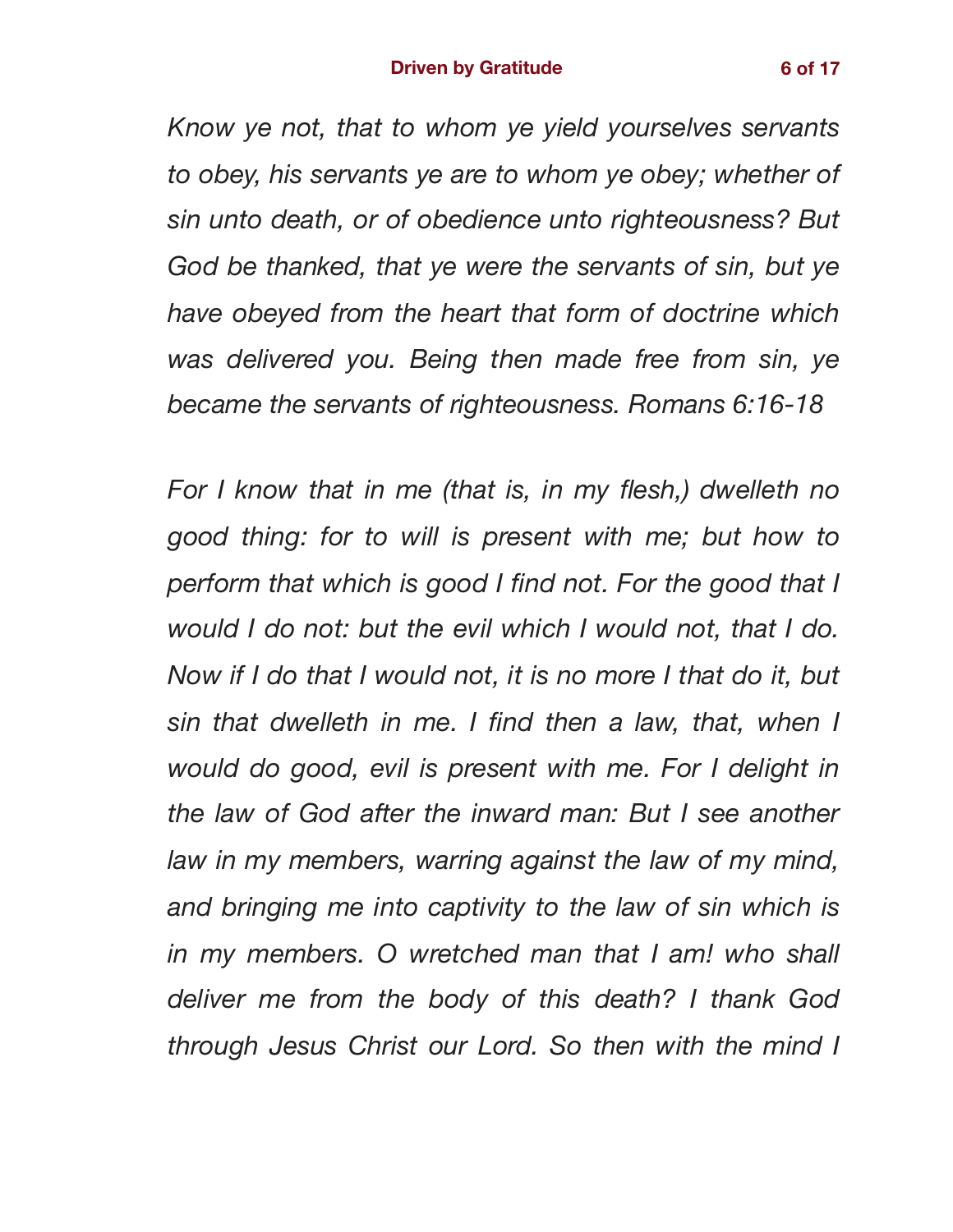*myself serve the law of God; but with the flesh the law of sin. Romans 7:18-25* 

*Continue in prayer, and watch in the same with thanksgiving; Withal praying also for us, that God would open unto us a door of utterance, to speak the mystery of Christ, for which I am also in bonds. Colossians 4:2* 

*For all things are for your sakes, that the abundant grace might through the thanksgiving of many redound to the glory of God. 2 Corinthians 4:15* 

*Thanks be unto God for his unspeakable gift. 2 Corinthians 9:15* 

*Wherefore I also, after I heard of your faith in the Lord Jesus, and love unto all the saints, Cease not to give thanks for you, making mention of you in my prayers. Ephesians 1:15-16*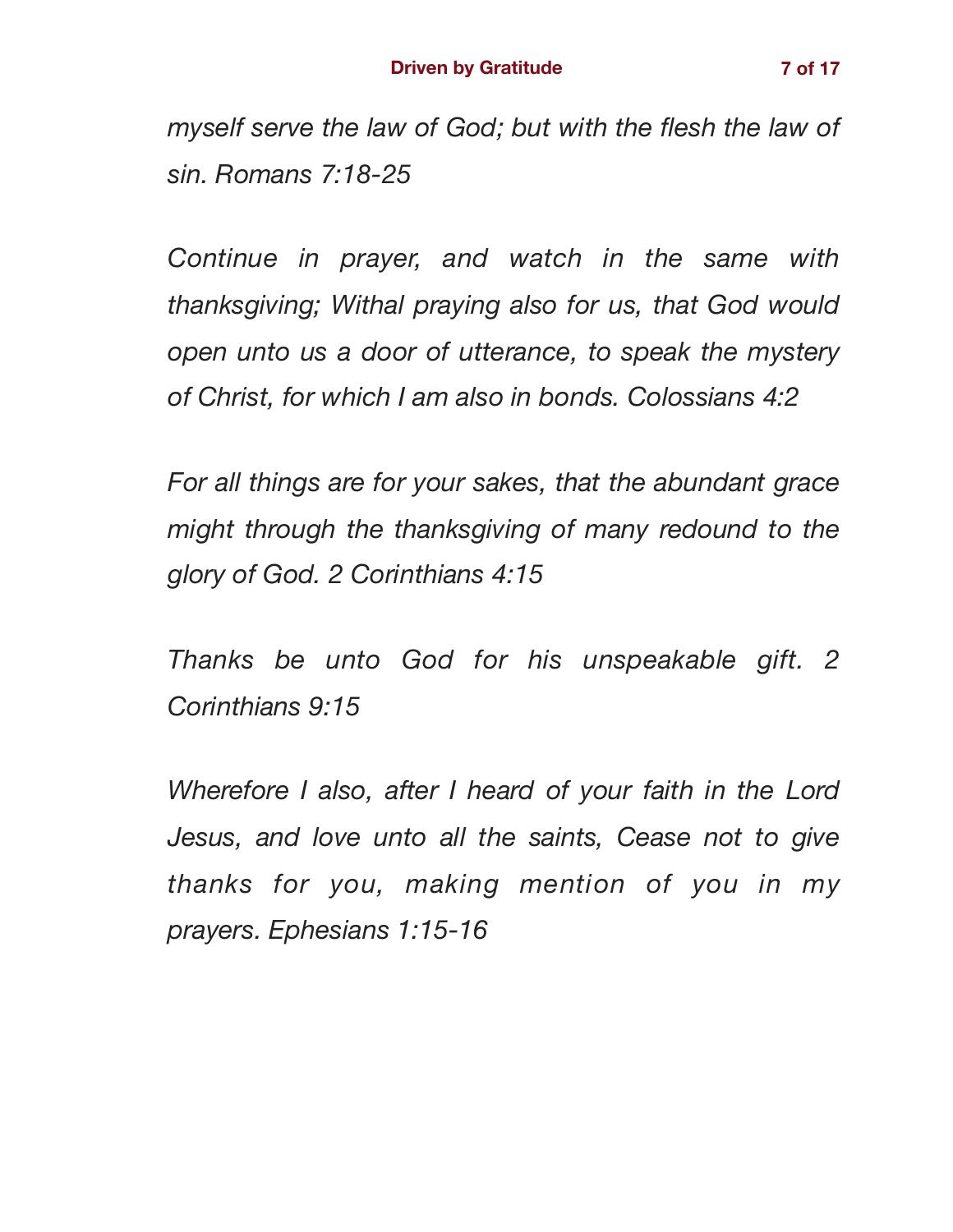*Wherefore be ye not unwise, but understanding what the will of the Lord is. And be not drunk with wine, wherein is excess; but be filled with the Spirit; Speaking to yourselves in psalms and hymns and spiritual songs, singing and making melody in your heart to the Lord; Giving thanks always for all things unto God and the Father in the name of our Lord Jesus Christ; Submitting yourselves one to another in the fear of God." Ephesians 5: 17-21* 

*Grace be unto you, and peace, from God our Father, and from the Lord Jesus Christ. I thank my God upon every remembrance of you, Always in every prayer of mine for you all making request with joy, For your fellowship in the gospel from the first day until now; Being confident of this very thing, that he which hath begun a good work in you will perform it until the day of Jesus Christ: Even as it is meet for me to think this of you all, because I have you in my heart; inasmuch as both in my bonds, and in the defence and confirmation of the gospel, ye all are partakers of my grace. For God is my record, how greatly I long after you all in the bowels of Jesus Christ. And this*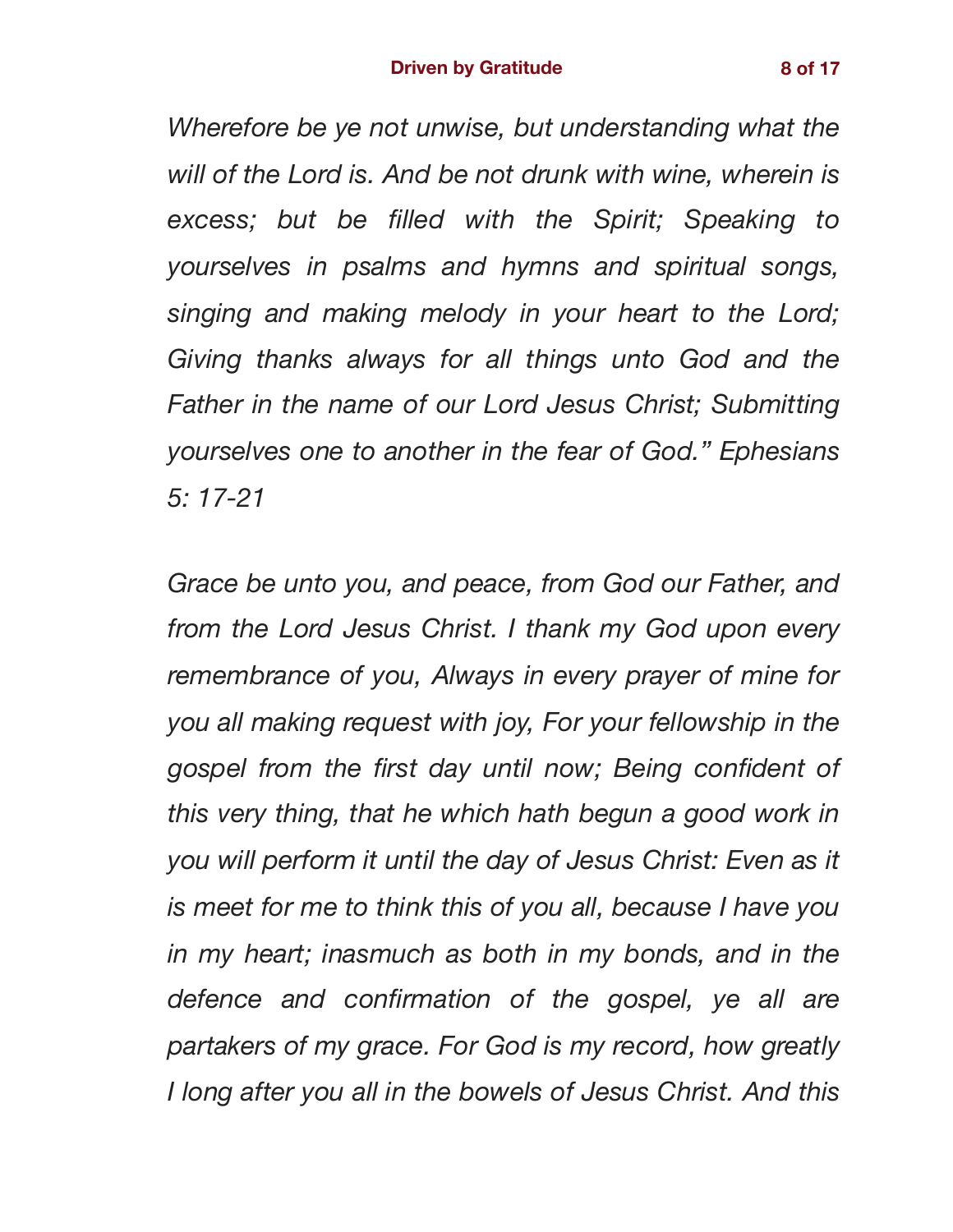*I pray, that your love may abound yet more and more in knowledge and in all judgment; That ye may approve things that are excellent; that ye may be sincere and without offence till the day of Christ; Being filled with the fruits of righteousness, which are by Jesus Christ, unto the glory and praise of God. But I would ye should understand, brethren, that the things which happened unto me have fallen out rather unto the furtherance of the gospel; So that my bonds in Christ are manifest in all the palace, and in all other places; And many of the brethren in the Lord, waxing confident by my bonds, are much more bold to speak the word without fear. Philippians 1:2-14* 

*Be careful for nothing; but in every thing by prayer and supplication with thanksgiving let your requests be made known unto God. And the peace of God, which passeth all understanding, shall keep your hearts and minds through Christ Jesus. Philippians 4:6-7*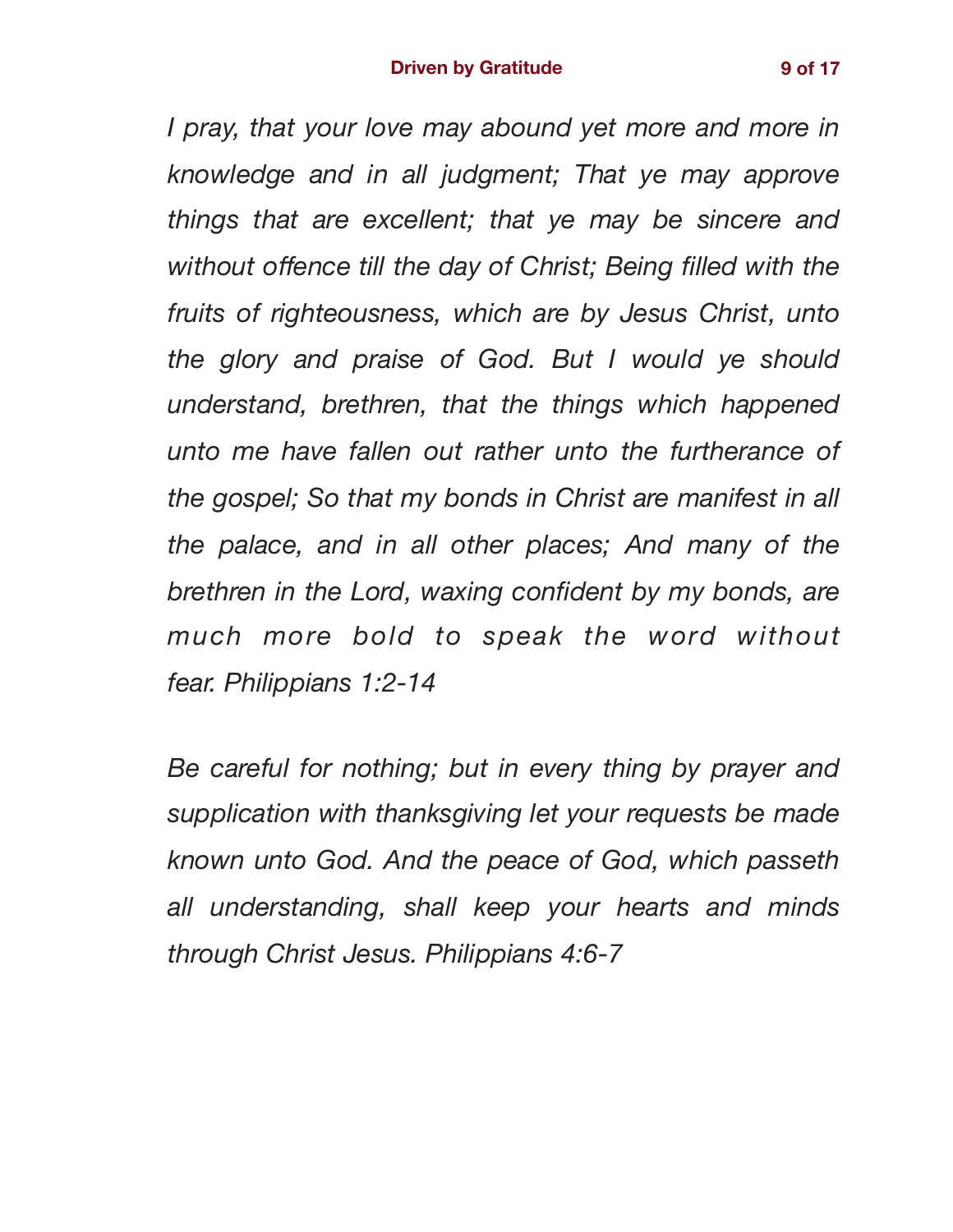*We give thanks to God and the Father of our Lord Jesus Christ, praying always for you, Since we heard of your faith in Christ Jesus, and of the love which ye have to all the saints, For the hope which is laid up for you in heaven, whereof ye heard before in the word of the truth of the gospel; Which is come unto you, as it is in all the world; and bringeth forth fruit, as it doth also in you, since the day ye heard of it, and knew the grace of God in truth. Colossians 1:3-6* 

*As ye have therefore received Christ Jesus the Lord, so walk ye in him: Rooted and built up in him, and stablished in the faith, as ye have been taught, abounding therein with thanksgiving. Colossians 2:6-7* 

*And let the peace of God rule in your hearts, to the which also ye are called in one body; and be ye thankful.*  Let the word of Christ dwell in you richly in all wisdom; *teaching and admonishing one another in psalms and hymns and spiritual songs, singing with grace in your hearts to the Lord. And whatsoever ye do in word or*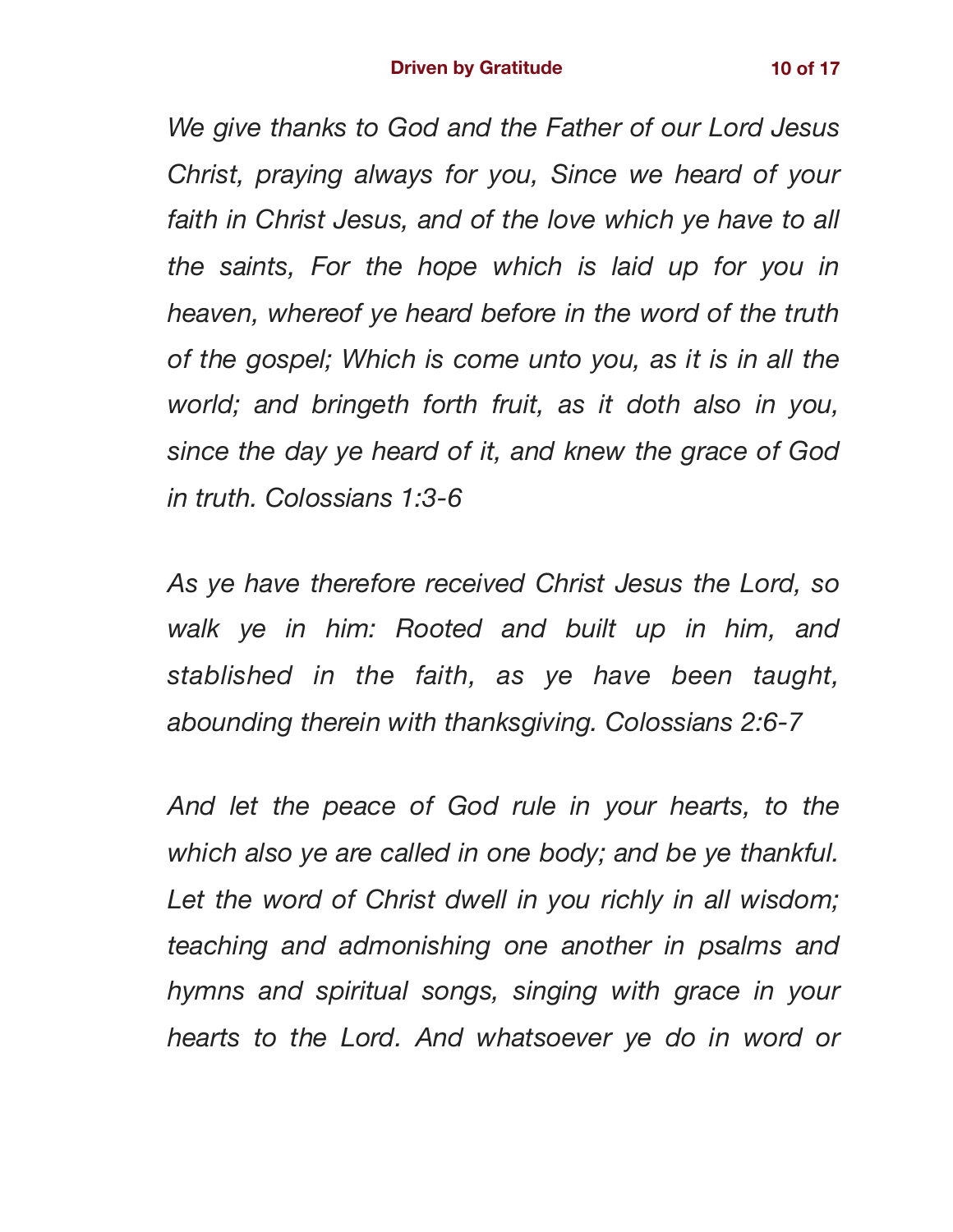*deed, do all in the name of the Lord Jesus, giving thanks to God and the Father by him. Colossians 3:15-17* 

*Continue in prayer, and watch in the same with thanksgiving; Withal praying also for us, that God would open unto us a door of utterance, to speak the mystery of Christ, for which I am also in bonds: That I may make it manifest, as I ought to speak. Colossians 4:2-4* 

*We give thanks to God always for you all, making mention of you in our prayers; Remembering without ceasing your work of faith, and labour of love, and patience of hope in our Lord Jesus Christ, in the sight of God and our Father; Knowing, brethren beloved, your election of God. For our gospel came not unto you in word only, but also in power, and in the Holy Ghost, and in much assurance; as ye know what manner of men we were among you for your sake. 1 Thessalonians 1:2-5*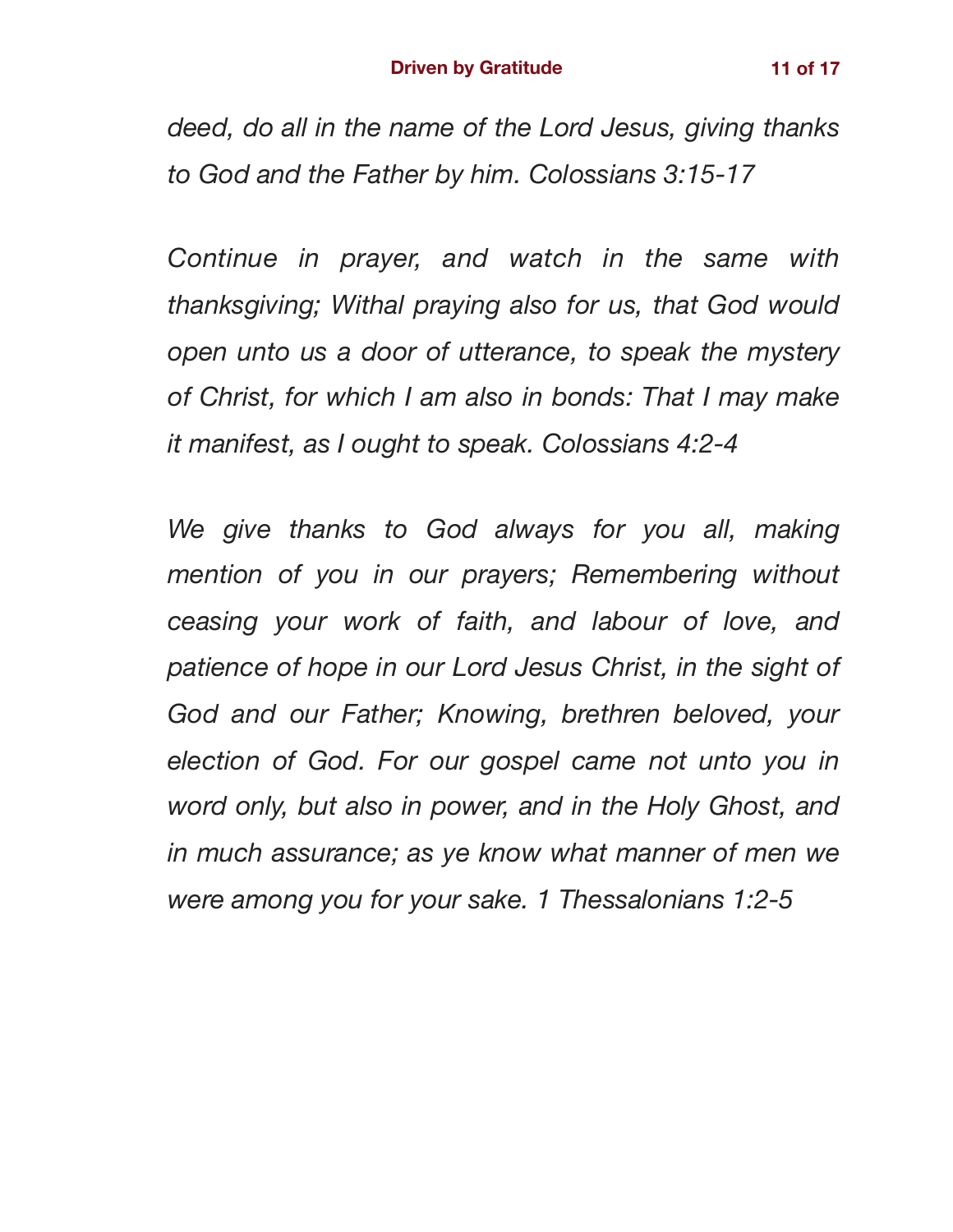*But we were gentle among you, even as a nurse cherisheth her children: So being affectionately desirous of you, we were willing to have imparted unto you, not the gospel of God only, but also our own souls, because ye were dear unto us. For ye remember, brethren, our labour and travail: for labouring night and day, because we would not be chargeable unto any of you, we preached unto you the gospel of God. Ye are witnesses, and God also, how holily and justly and unblameably we behaved ourselves among you that believe: As ye know how we exhorted and comforted and charged every one of you, as a father doth his children, That ye would walk worthy of God, who hath called you unto his kingdom and glory. For this cause also thank we God without ceasing, because, when ye received the word of God which ye heard of us, ye received it not as the word of men, but as it is in truth, the word of God, which effectually worketh also in you that believe. 1 Thessalonians 2:7-13*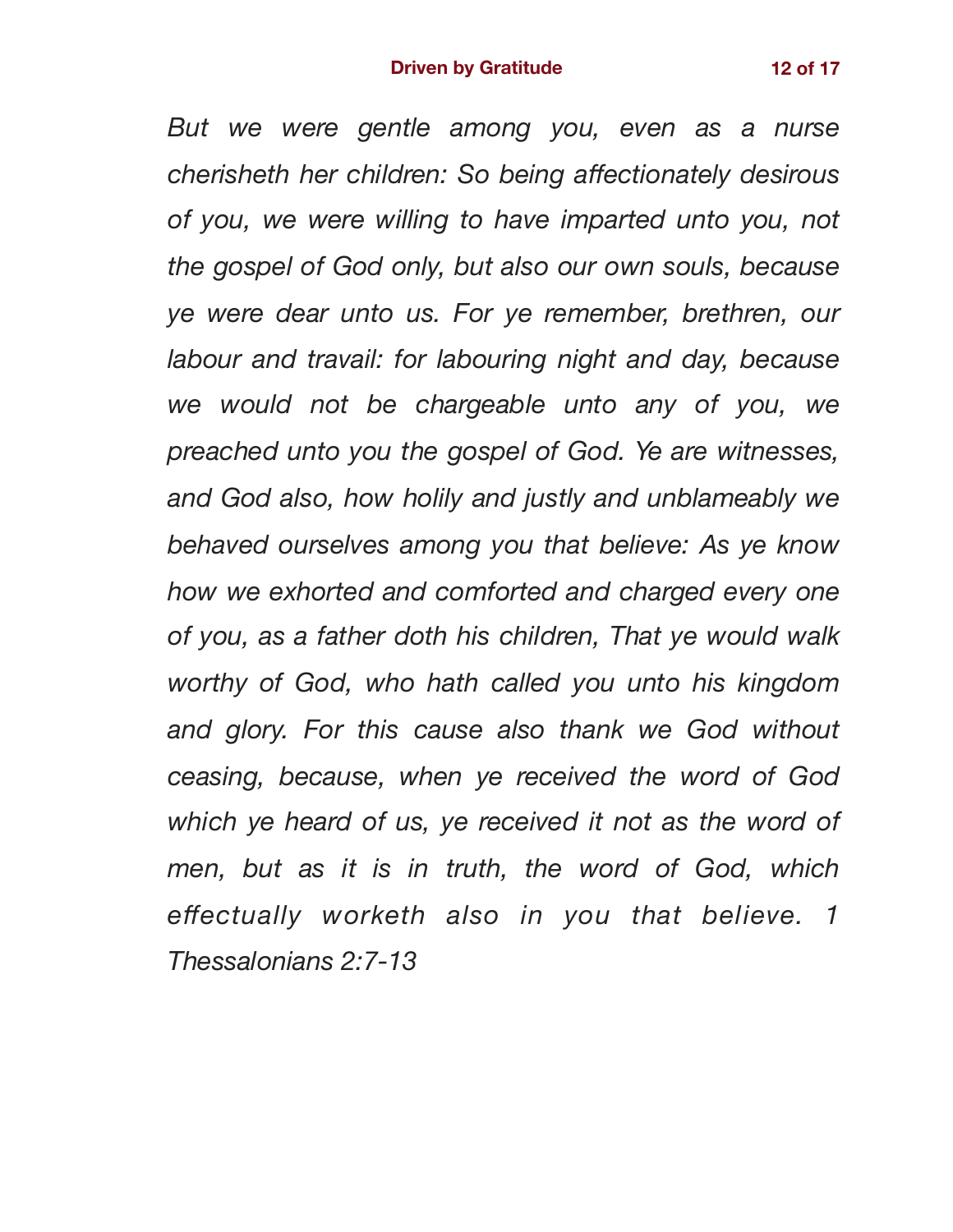*Therefore, brethren, we were comforted over you in all our affliction and distress by your faith: For now we live, if ye stand fast in the Lord. For what thanks can we render to God again for you, for all the joy wherewith we joy for your sakes before our God; Night and day praying exceedingly that we might see your face, and might perfect that which is lacking in your faith? Now God himself and our Father, and our Lord Jesus Christ, direct our way unto you. And the Lord make you to increase and abound in love one toward another, and toward all men, even as we do toward you: To the end he may stablish your hearts unblameable in holiness before God, even our Father, at the coming of our Lord Jesus Christ with all his saints. 1 Thessalonians 3:7-13* 

*Now we exhort you, brethren, warn them that are unruly, comfort the feebleminded, support the weak, be patient toward all men. See that none render evil for evil unto*  any man; but ever follow that which is good, both among *yourselves, and to all men. Rejoice evermore. Pray without ceasing. In every thing give thanks: for this is the will of God in Christ Jesus concerning you. Quench not*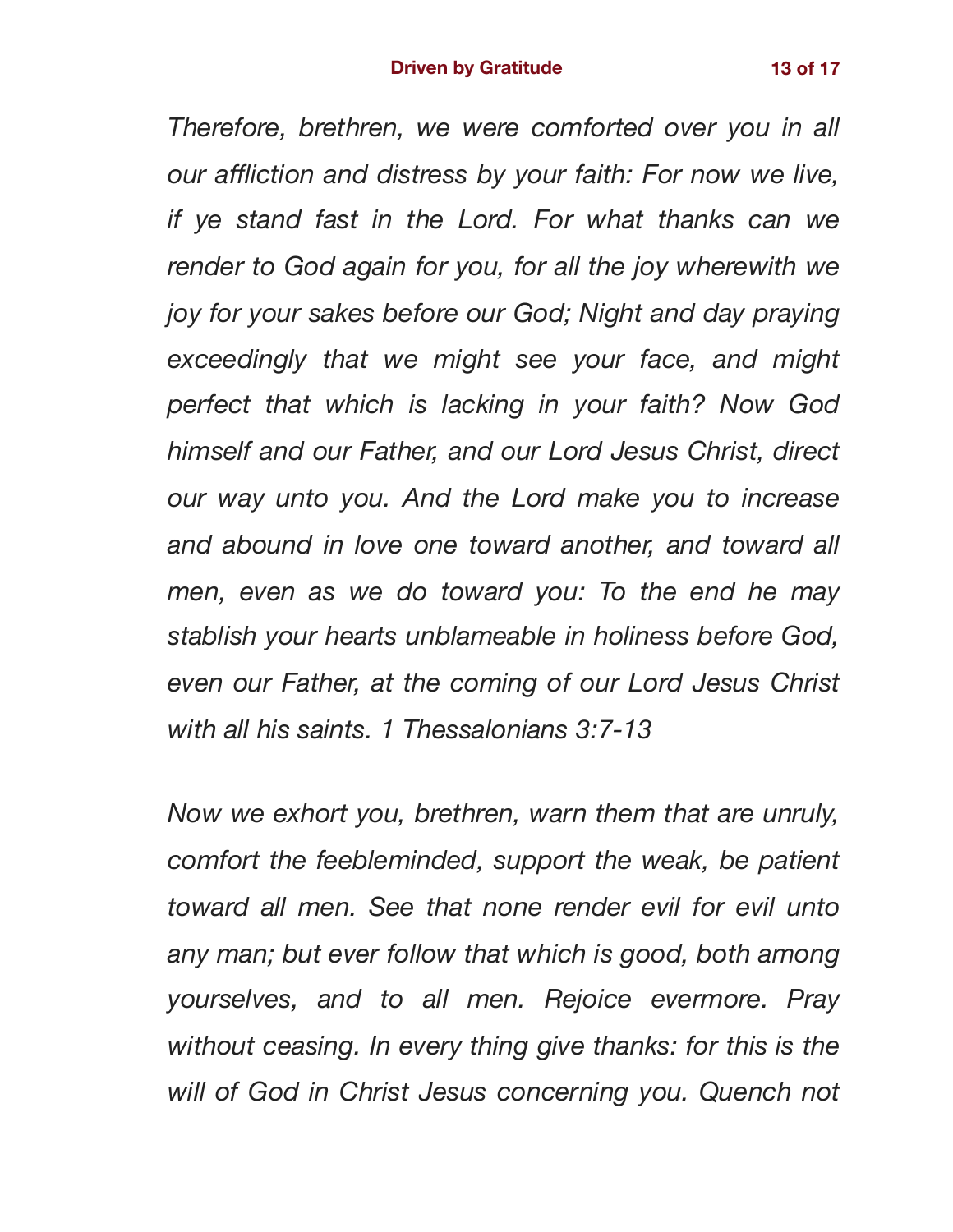*the Spirit. Despise not prophesyings. Prove all things; hold fast that which is good. Abstain from all appearance of evil. And the very God of peace sanctify you wholly; and I pray God your whole spirit and soul and body be preserved blameless unto the coming of our Lord Jesus Christ. Faithful is he that calleth you, who also will do it. 1 Thessalonians 5:15-24* 

*We are bound to thank God always for you, brethren, as it is meet, because that your faith groweth exceedingly, and the charity of every one of you all toward each other aboundeth; So that we ourselves glory in you in the churches of God for your patience and faith in all your persecutions and tribulations that ye endure. 2 Thessalonians 1:3-4* 

*But we are bound to give thanks alway to God for you, brethren beloved of the Lord, because God hath from the beginning chosen you to salvation through sanctification of the Spirit and belief of the truth: Whereunto he called you by our gospel, to the obtaining of the glory of our Lord Jesus Christ. Therefore, brethren,*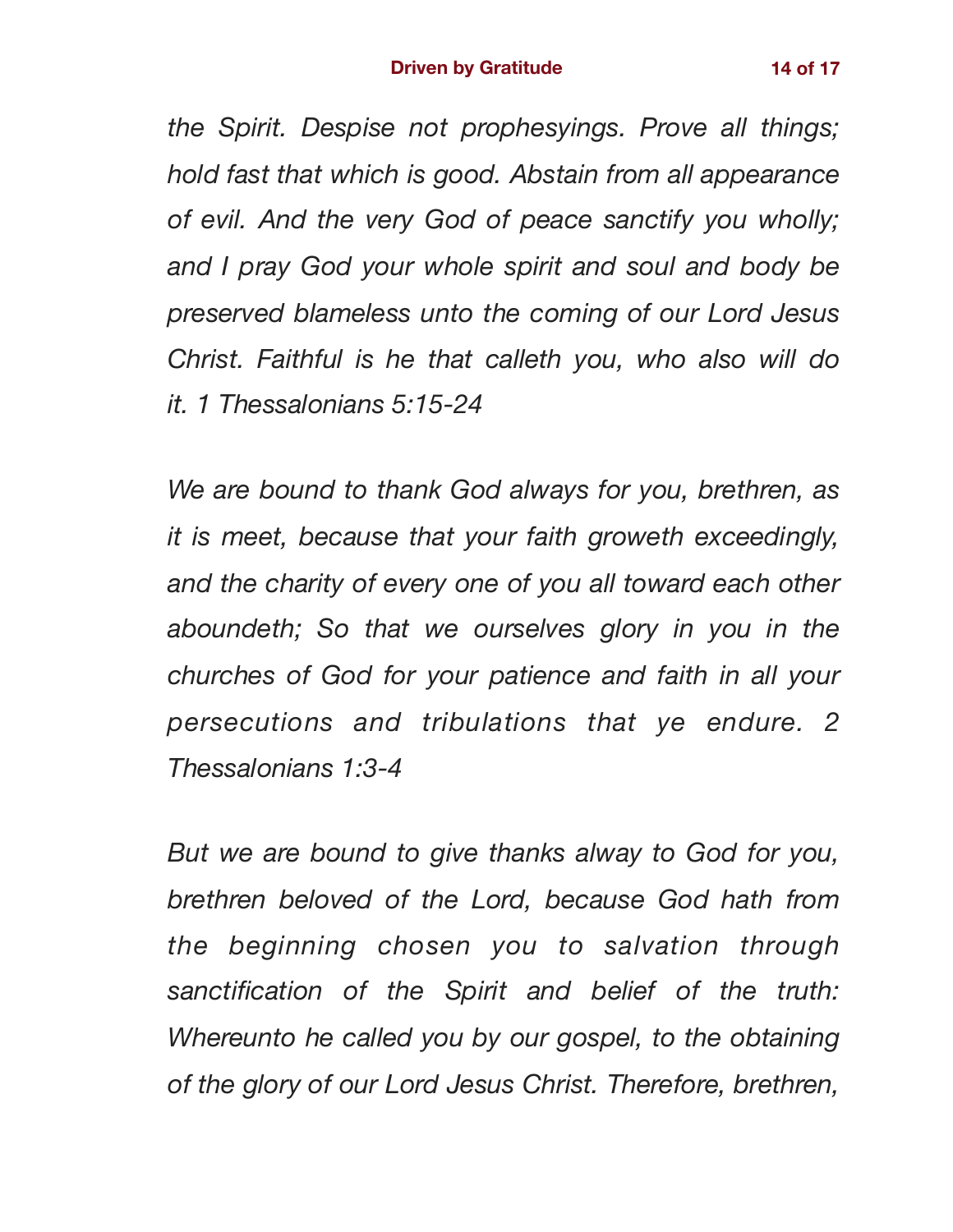*stand fast, and hold the traditions which ye have been taught, whether by word, or our epistle. Now our Lord Jesus Christ himself, and God, even our Father, which hath loved us, and hath given us everlasting consolation and good hope through grace, Comfort your hearts, and stablish you in every good word and work. 2 Thessalonians 2:13-17* 

*I exhort therefore, that, first of all, supplications, prayers, intercessions, and giving of thanks, be made for all men; For kings, and for all that are in authority; that we may lead a quiet and peaceable life in all godliness and honesty. For this is good and acceptable in the sight of God our Saviour; Who will have all men to be saved, and to come unto the knowledge of the truth. 1 Timothy 2:1-4* 

We have so much to be thankful for. God has saved us, given us hope and a new life in Jesus Christ. May God's Love and Grace and the gratitude we feel for His Unspeakable Gift drive us to serve Him with our mind, body and spirit forever.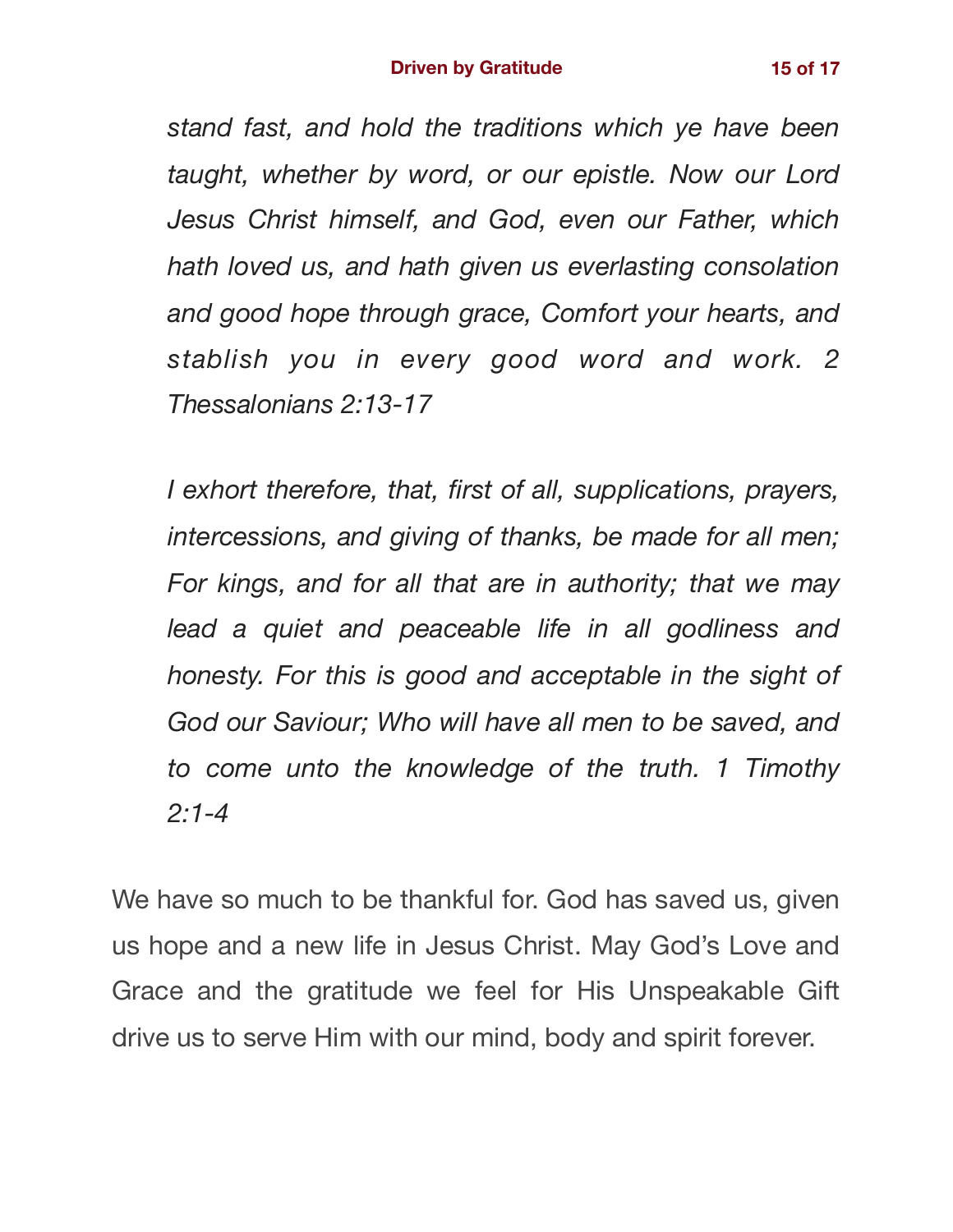*O death, where is thy sting? O grave, where is thy victory? The sting of death is sin; and the strength of sin is the law. But thanks be to God, which giveth us the victory through our Lord Jesus Christ. Therefore, my beloved brethren, be ye stedfast, unmoveable, always abounding in the work of the Lord, forasmuch as ye know that your labour is not in vain in the Lord. 1 Corinthians 15: 55-58* 

[First Published in GMAF Newsletter, 2003]